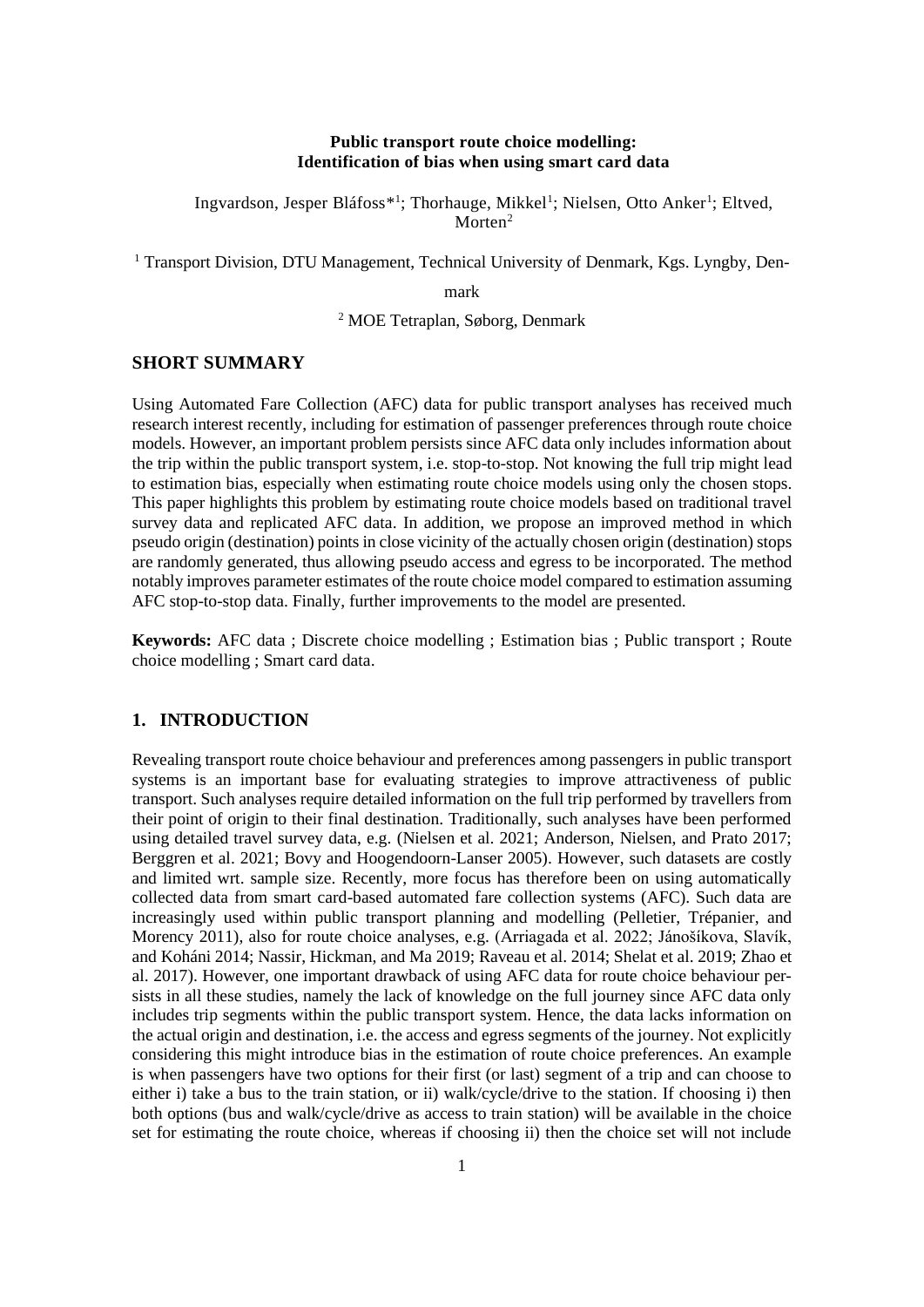option i), since the trip started at the train station according to the AFC data. More specifically, this will introduce biases to the estimates of the in-vehicle times for the various public transport modes where the value of in-vehicle time for bus might be under-estimated.

This study contributes to existing literature within transport route choice in two important aspects. First, by highlighting the potential biases obtained when using AFC data for estimating route choice models in multimodal public transport systems. Second, by proposing a method for estimating route choice models based on AFC data, which reduces estimation bias.

#### **2. METHODOLOGY**

For estimating behavioural preferences from transport route choice a traditional two-stage estimation process is applied. This involves i) choice set generation of relevant alternatives to the actual observed choices (CSG), and ii) route choice model estimation.

#### *Choice set generation*

The difference between using AFC data and traditional travel survey data lies in the first step. Most previous studies using AFC for route choice analysis have simply generated alternative choice sets based on the revealed stop pairs chosen by the traveller, i.e. points of tap-in and tapout of public transport, and thus neglected potential access (egress) travel between the chosen stop and the actual origin (destination), as well as possible alternatives at nearby stops in the vicinity of the origin (destination) stop. This study instead suggests to explicitly consider that the point of origin (destination) is not the chosen stop, but rather a point some distance away from the chosen stop. As this point is not known when using AFC data, we propose to simulate random points within a certain distance of the chosen stop, denoted the *sampling distance*, e.g. within a 1,000 meter radius, which is illustrated in Figure 1. These points are used for calculating pseudo access (egress) distances (and travel times) to stops in the choice set (and not only the observed stop). In addition, we suggest to include stops within a certain distance of the chosen stop, denoted the *choice set distance threshold (CSDT)*. This will ensure relevant alternatives in the choice set using other lines than the actually chosen line.



**Figure 1: Illustration of the generation of random points (100 draws) in a circle around the actually chosen stop (left) and the corresponding histogram of distances to the center (right)**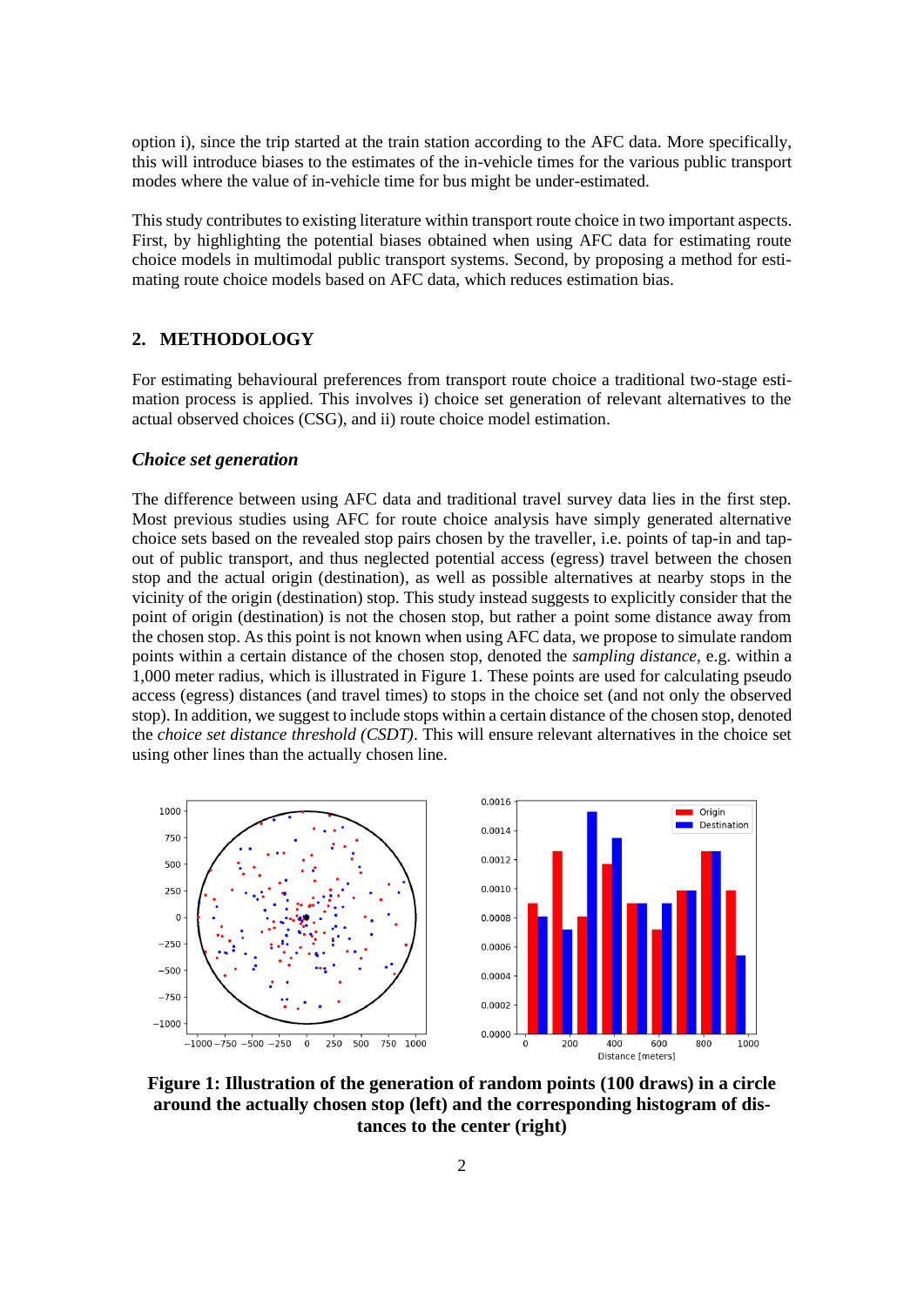#### *Model estimation*

The utility function for alternative *j* in the full choice set  $J_q$  for individual  $q$  is given by:

$$
U_{jq} = V_{jq} + \varepsilon_{jq} \tag{1}
$$

$$
V_{jq} = C_j + \beta_j^Z \cdot Z_{jq} \tag{2}
$$

, where  $U_{jq}$  is the utility of alternative *j* for individual *q*,  $V_{jq}$  is the systematic utility,  $\varepsilon_{jq}$  is a typical i.i.d. Extreme Value (EV) type I error term. *C<sup>j</sup>* is the alternative specific constant for alternative *j*,  $Z_{jq}$  is a vector of level-of-service characteristics of alternative *j* for individual *q*, and  $\beta_j^Z$  its corresponding vector of coefficients. For the level-of-service characteristics we include modespecific in-vehicle times, walking times and waiting times at transfers as well as a per-transfer penalty term, hidden waiting time, and finally the (pseudo) access and egress times. While the parameter estimates of the (pseudo) access and egress travel times will not be correct, it is hypothesised that the implementation of these variables in the utility function will reduce bias of the estimates of the remaining parameters compared to neglecting these completed.

The model estimation was performed using Monte Carlo simulation in PandasBiogeme using 100 draws (Bierlaire 2020).

## **3. DATA AND CASE STUDY**

The methodology was tested on case study data from the Greater Copenhagen area consisting of a total of 4,810 revealed preference multimodal public transport trips from the Danish travel survey (Christiansen and Baescu 2021). This consisted of 2,553 commuting trips and 2,257 leisure trips. This data contains information about the true origin and destination for each trip, thus the access and egress can be derived precisely. The data was also used in previous studies, which this study builds upon (Anderson, Nielsen, and Prato 2017; Nielsen et al. 2021).

For each observed route choice a number of alternative routes in the multimodal public transport network was generated, which i) used either the chosen stop or a stop in close proximity of the true origin (destination), and ii) at or close to the chosen departure time. The choice set generation was done using full information. For more details we refer to (Rasmussen et al. 2016).

The comparison to estimation based on full knowledge of the entire trip was done by using the full choice set generated in Rasmussen et al. (2016), and then incorporating the *choice set distance threshold (CSDT)*. In the simplest estimation, which was to replicate raw AFC data, we set CSDT  $= 0$  meters, corresponding to only allowing routes between the actually chosen stops. Subsequently, multiple model estimations were done, i.e.  $CSDT = [100, 250, 500, 1000, 2500, 5000,$ 10 000 and 100 000 meters]. The latter implies using the full choice set. The number of route alternatives in the choice set for each of the model estimations are shown in Figure 2.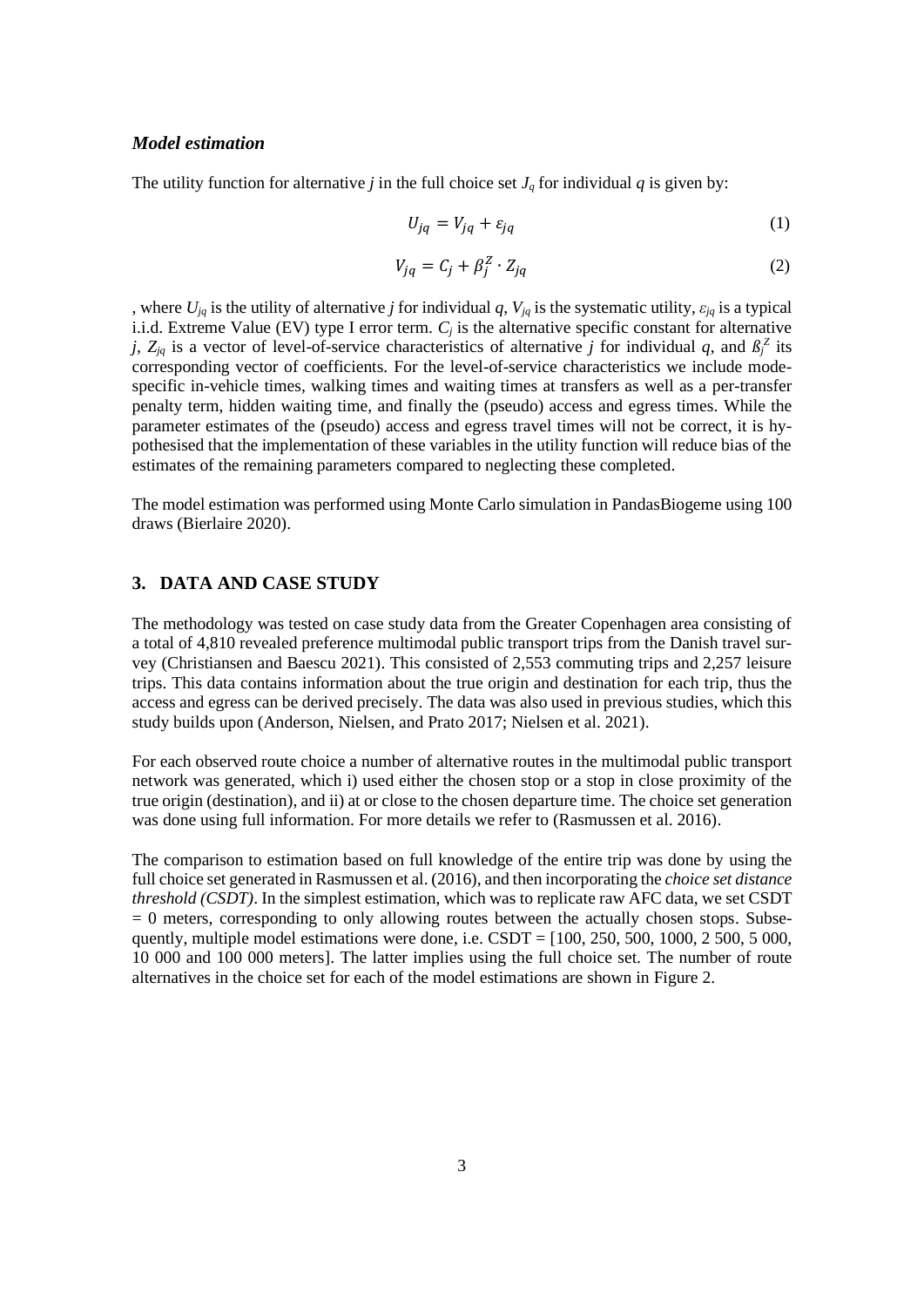



## **Figure 2: Average number of route alternatives in the choice set for each of the model estimations**

When restricting the choice set to only include route alternatives between the actually chosen stops only few relevant routes are included in the model estimation. This might indeed introduce bias to the model estimations since important route alternatives are excluded. For the sample data most relevant alternatives are within 2 500 meters of the chosen stops, and only few are further than 5 000 meters from the actually chosen stops. Such long distances were surprising to observe in the data, but were seen for trips with car as access (egress) to public transport, and especially for leisure trips, such as bringing (picking up) other people.

## **4. RESULTS**

The model estimation results for work trips are shown in Table 1 whereas Table 2 reports rates of substitution. This include the model estimations based on the full choice set, i.e. those when including knowledge on the full door-to-door travel rather than only tap-in to tap-out (*Full knowledge*), including and excluding access/egress parameters, and those estimated based on selected values of the *choice set distance thresholds* (*CSDT*). Figure 3 visualises the accuracy of the parameter estimates for *all* model estimations, i.e. the ratio between the parameter estimate for the given model estimation and the true parameter estimate (from the full choice model). Note here that the ratios representing full data are always equal to one, by definition. From Figure 3 we note that model estimation results stabilise for CSDT at or above 1,000 meters. This is probably due to relevant alternatives most often are within 1,000 meters of the actually chosen stop. Hence, Tables 1 and 2 reports results for the models using CSDT of 250 and 1,000 meters (RoS also reported for 10,000 meters) whereas results for remaining CSDT and leisure are left out due to space restrictions.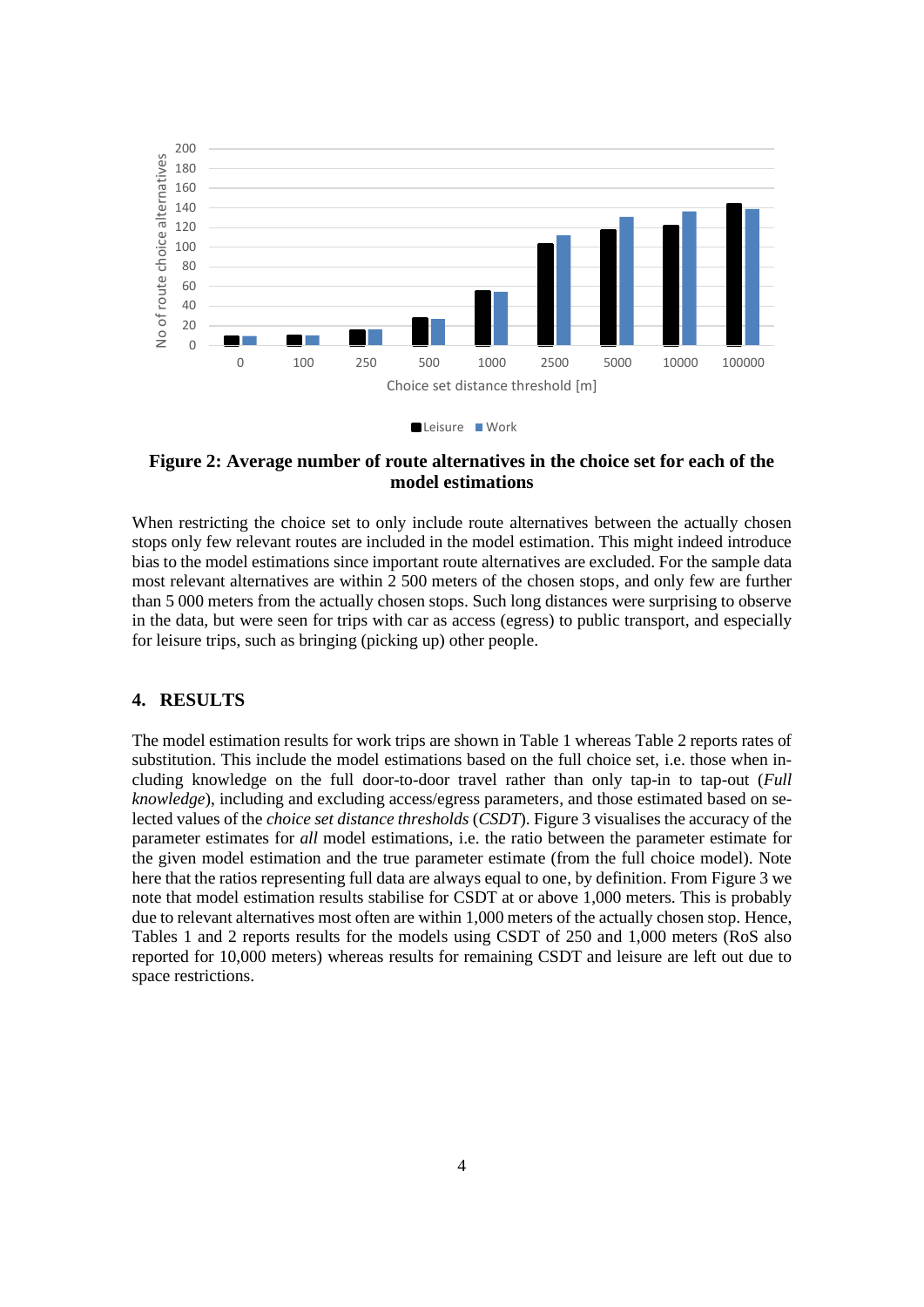

**Figure 3: Rates of parameter estimates for the route choice models estimated using various restricted choice sets** 

The results show that all parameter estimates were highly biased when estimating the model using full knowledge, but excluding access/egress from the model formulation, cf. Figure 3, which is not surprising. When treating the data similar to AFC data and without including stops in vicinity of the chosen stops  $(CSDT = 0)$  the model estimates are still highly biased leading to highly biased rates of substitution between level-of-service characteristics.

When adding parameters for (pseudo) access and egress, based on the random origin and destination points, the parameter estimates are still notably off compared to the true estimates. However, accuracy improves by including stops in close proximity, i.e. when increasing CSDT, and becomes stable when including stops within 500-1,000 metes, cf. Figure 3. Further increasing CSDT does not change model estimations notably, probably due to stops further away not being relevant alternatives for the travellers.

Thus, the results suggest that it is very important to include not only routes between the observed stops, but also routes between stops in the vicinity of the chosen stops when estimating route choice models based on AFC data. Even if parameter estimates for the pseudo access/egress coefficients are off, it is important to include them explicitly to improve accuracy of the remaining parameters. However, even though the biases are reduced for in-vehicle times, there are still very large biases related to transfer walking time and hidden waiting time.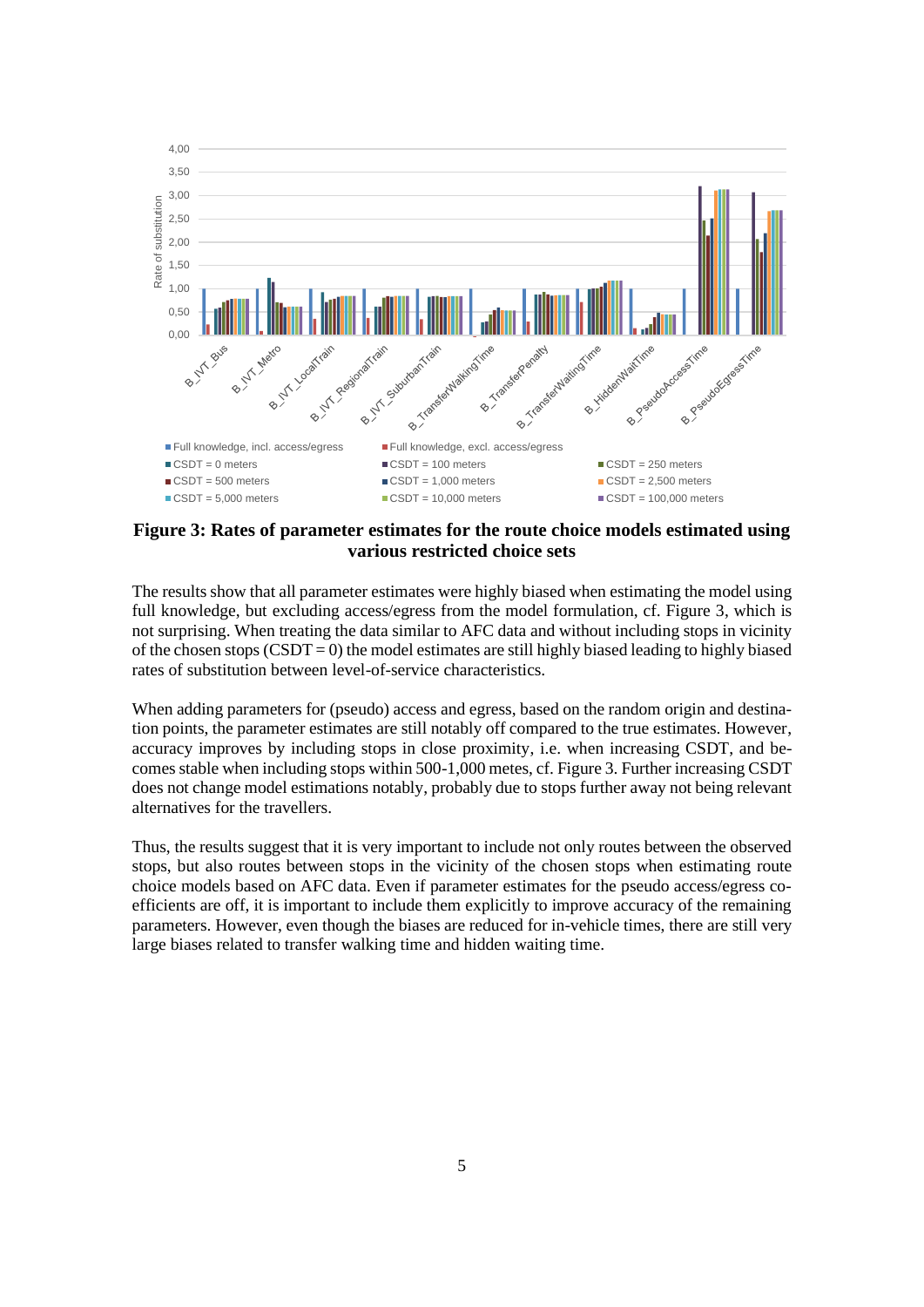|                            |          | <b>Full knowledge</b> | $CSDT = 0$ meters |                          | $CSDT = 250$ meters |            | $CSDT = 1,000$ meters |            |
|----------------------------|----------|-----------------------|-------------------|--------------------------|---------------------|------------|-----------------------|------------|
| <b>Parameters</b>          | Coef.    | Rob t-test            | Coef.             | Rob t-test               | Coef.               | Rob t-test | Coef.                 | Rob t-test |
| In-vehicle time            |          |                       |                   |                          |                     |            |                       |            |
| Bus (min.)                 | $-0.313$ | $-20.80$              | $-0.178$          | $-11.4$                  | $-0.225$            | $-17.6$    | $-0.244$              | $-23.6$    |
| Local train (min.)         | $-0.274$ | $-9.49$               | $-0.172$          | $-5.27$                  | $-0.099$            | $-5.78$    | $-0.084$              | $-6.19$    |
| Metro (min.)               | $-0.139$ | $-6.84$               | $-0.254$          | $-2.62$                  | $-0.210$            | $-9.84$    | $-0.227$              | $-11.3$    |
| Reg. train (min.)          | $-0.281$ | $-12.72$              | $-0.173$          | $-7.64$                  | $-0.227$            | $-11.7$    | $-0.233$              | $-14.0$    |
| S-train (min.)             | $-0.234$ | $-15.93$              | $-0.194$          | $-12.2$                  | $-0.198$            | $-15.3$    | $-0.191$              | $-17.3$    |
|                            |          |                       |                   |                          |                     |            |                       |            |
| Transfer attributes        |          |                       |                   |                          |                     |            |                       |            |
| Transfer penalty           | $-2.480$ | $-18.75$              | $-2.18$           | $-17.5$                  | $-2.30$             | $-20.3$    | $-2.12$               | $-22.8$    |
| Waiting time (min.)        | $-0.048$ | $-12.69$              | $-0.048$          | $-10.0$                  | $-0.049$            | $-10.4$    | $-0.054$              | $-12.7$    |
| Walking time (min.)        | $-0.217$ | $-8.25$               | $-0.061$          | $-2.07$                  | $-0.097$            | $-3.81$    | $-0.13$               | $-6.13$    |
|                            |          |                       |                   |                          |                     |            |                       |            |
| Other components           |          |                       |                   |                          |                     |            |                       |            |
| Access (min.)              | $-0.488$ | $-18.14$              |                   | $\overline{\phantom{a}}$ | $-1.03$             | $-8.64$    | $-1.05$               | $-26.7$    |
| Egress (min.)              | $-0.418$ | $-17.53$              |                   | $\overline{\phantom{a}}$ | $-1.01$             | $-7.96$    | $-1.07$               | $-25.3$    |
| Hidden waiting time (min.) | $-0.120$ | $-8.48$               | $-0.015$          | $-1.15$                  | $-0.029$            | $-2.04$    | $-0.058$              | $-3.78$    |
|                            |          |                       |                   |                          |                     |            |                       |            |
| Number of est. parameters  |          | 11                    |                   | 9                        |                     | 11         |                       | 11         |
| Number of observations     |          | 2,553                 |                   | 2,553                    |                     | 2,553      |                       | 2,553      |
| Null log-likelihood        |          | $-12,589$             |                   | $-4,508$                 |                     | $-5,722$   |                       | $-9,235$   |
| Final log-likelihood       |          | $-2,993$              |                   | 1,703                    |                     | $-1,900$   |                       | $-3,097$   |
| Adjusted rho-square        |          | 0.761                 |                   | 0.620                    |                     | 0.666      |                       | 0.663      |

## **Table 1: Estimated parameters for work trips**

# **Table 2: Rate of substitution for estimated parameters for work trips**

|                            | <b>Rate of Substitution</b> |            |              |                |                           |  |  |  |  |
|----------------------------|-----------------------------|------------|--------------|----------------|---------------------------|--|--|--|--|
| <b>Parameters</b>          | <b>Full knowledge</b>       | $CSDT = 0$ | $CSDT = 250$ | $CSDT = 1,000$ | $CSDT = 10,000 \text{ m}$ |  |  |  |  |
| In-vehicle time            |                             |            |              |                |                           |  |  |  |  |
| Bus (min.)                 | 1.00                        | 1.00       | 1.00         | 1.00           | 1.00                      |  |  |  |  |
| Local train (min.)         | 0.44                        | 0.97       | 0.44         | 0.35           | 0.35                      |  |  |  |  |
| Metro (min.)               | 0.88                        | 1.43       | 0.93         | 0.93           | 0.95                      |  |  |  |  |
| Reg. train (min.)          | 0.90                        | 0.97       | 1.01         | 0.95           | 0.97                      |  |  |  |  |
| S-train (min.)             | 0.75                        | 1.09       | 0.88         | 0.78           | 0.80                      |  |  |  |  |
| Transfer attributes        |                             |            |              |                |                           |  |  |  |  |
| Transfer penalty           | 7.92                        | 12.25      | 10.22        | 8.69           | 8.74                      |  |  |  |  |
| Waiting time (min.)        | 0.15                        | 0.27       | 0.22         | 0.22           | 0.23                      |  |  |  |  |
| Walking time (min.)        | 0.69                        | 0.34       | 0.43         | 0.53           | 0.47                      |  |  |  |  |
| Other components           |                             |            |              |                |                           |  |  |  |  |
| Access (min.)              | 1.56                        | -          | 4.58         | 4.30           | 5.33                      |  |  |  |  |
| Egress (min.)              | 1.34                        |            | 4.49         | 4.39           | 5.33                      |  |  |  |  |
| Hidden waiting time (min.) | 0.38                        | 0.09       | 0.13         | 0.24           | 0.22                      |  |  |  |  |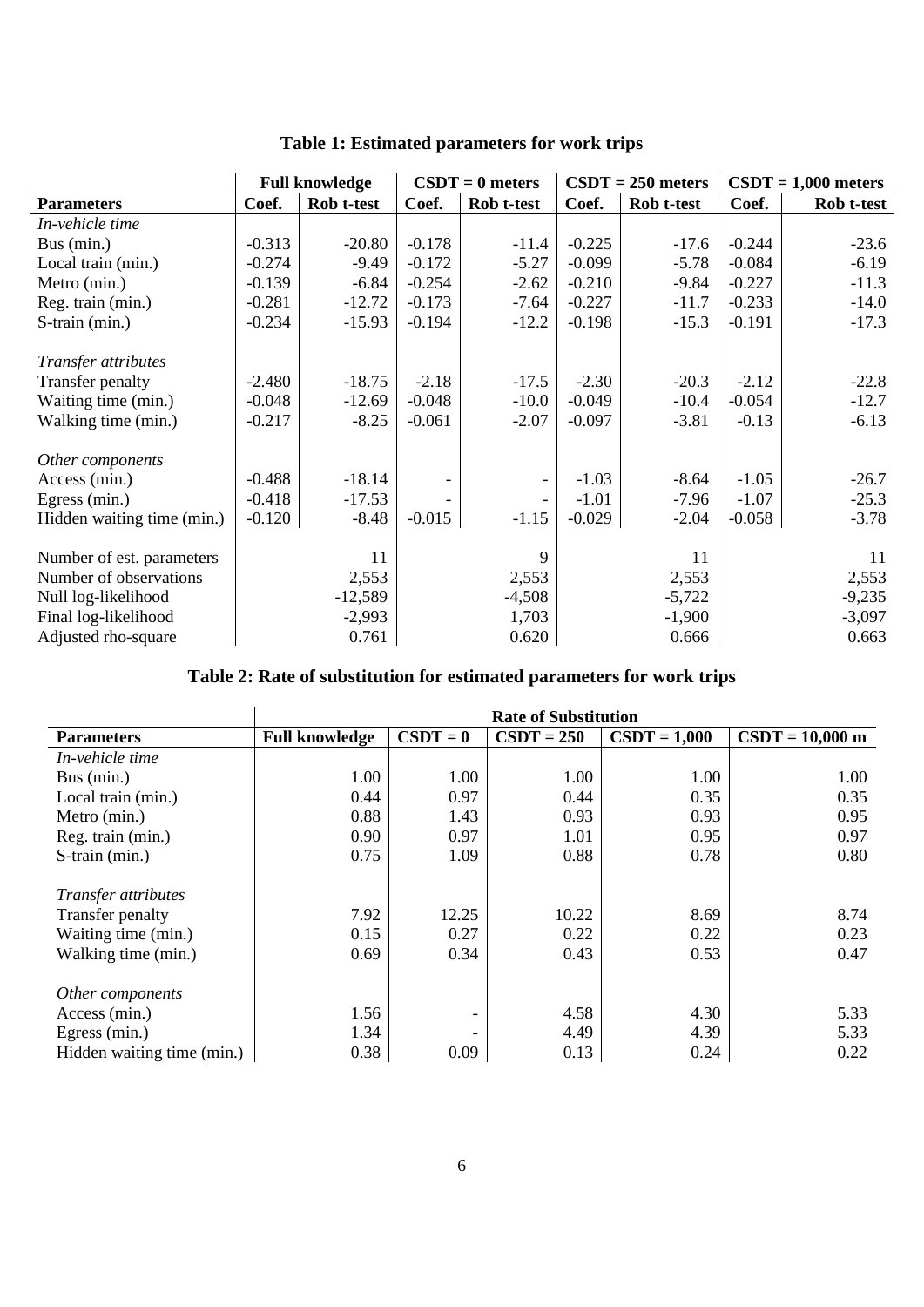#### *Discussion and future work*

While the current methodology notably reduced bias in the parameter estimates as compared to a simple station-to-station model, it can be further improved. In the current method, the choice set distance threshold is based on the distance between *chosen* and *alternative* stops. Another approach is to base CSDT on the distance between the pseudo origin (destination) points and alternative stops. This was not chosen, mainly due to computational considerations, as this requires generation of choice sets for each simulation of the model estimation (100, or preferably 1000 simulations). In addition, the *sampling distance* was kept at 1,000 meters, despite multiple values of CSDT below 1,000 meters. It can be argued that the sampling distance should not exceed CSDT, which will be considered next.

Alternatively, the method can be improved by using a more advanced model, which eliminates the sampling, but rather models the route choice as a conditional probability of the observed stopto-stop pair, thus incorporating differences in stop choice attractiveness – and in which the choice of origin and destination stops is dependent on service levels between OD-pairs. This elaborated model can be expressed through a nested logit model which include feedback mechanisms from the lower levels (the route choice) to the top level (station choice).

## **5. CONCLUSIONS**

This study has highlighted the problems of estimation bias when estimating route choice models using AFC data. By estimating route choice models based on travel survey data it was possible to replicate model estimations if treating the data as AFC data as well as testing an approach to include alternative stops within certain distances of the chosen stops. The developed framework consisting of random generation of origin and destination points around chosen stops resulted in more accurate model estimations for the level-of-service characteristics, except for access and egress, thus highlighting the importance of including alternative stops when generating choice sets in route choice model estimation using AFC data.

## **REFERENCES**

- Anderson, Marie Karen, Otto Anker Nielsen, and Carlo Giacomo Prato. 2017. "Multimodal Route Choice Models of Public Transport Passengers in the Greater Copenhagen Area." *EURO Journal on Transportation and Logistics* 6 (3). Springer Verlag: 221–245. doi:10.1007/s13676-014-0063-3.
- Arriagada, Jacqueline, Marcela A. Munizaga, C. Angelo Guevara, and Carlo Prato. 2022. "Unveiling Route Choice Strategy Heterogeneity from Smart Card Data in a Large-Scale Public Transport Network." *Transportation Research Part C: Emerging Technologies* 134 (January): 103467. doi:10.1016/j.trc.2021.103467.
- Berggren, Ulrik, Thomas Kjær-Rasmussen, Mikkel Thorhauge, Helena Svensson, and Karin Brundell-Freij. 2021. "Public Transport Path Choice Estimation Based on Trip Data from Dedicated Smartphone App Survey." *Transportmetrica A: Transport Science*. Taylor and Francis Ltd. doi:10.1080/23249935.2021.1973146.
- Bierlaire, M. 2020. "A Short Introduction to PandasBiogeme." *Technical Report TRANSP-OR 200605. Transport and Mobility Laboratory, ENAC, EPFL*.
- Bovy, Piet H L, and Sascha Hoogendoorn-Lanser. 2005. "Modelling Route Choice Behaviour in Multi-Modal Transport Networks." *Transportation* 32: 341–368.